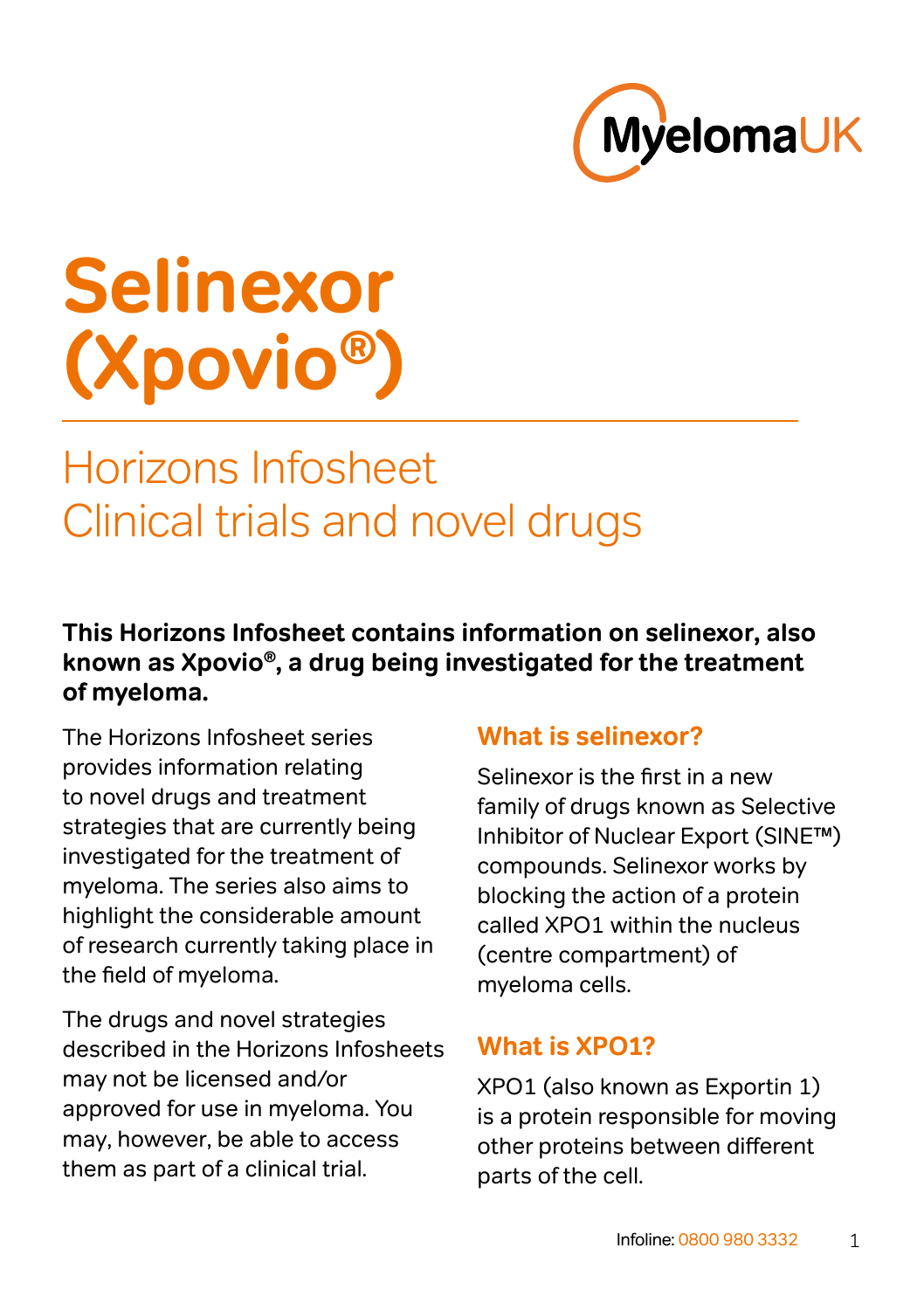Cells are made up of two compartments called the cytoplasm and the nucleus, which are separated by a plasma membrane. Some proteins involved in the life cycle of the cell, for example tumour suppressor proteins, are active only when located within the nucleus. Other proteins must be moved from the nucleus into the cytoplasm to become active. The compartment in which different proteins are located can therefore affect the growth and survival of the cell.

XPO1 is a transport protein responsible for moving proteins out of the nucleus of a cell into the cytoplasm. One of the characteristics of myeloma cells that makes them different from healthy cells is their high level of XPO1, which has been found to be essential for myeloma cell survival. Myeloma cells use XPO1 to move tumour suppressor proteins from the nucleus into the cytoplasm. This deactivates them and allows the myeloma cells to multiply uninhibited.

#### **How does selinexor work?**

Selinexor is the first myeloma drug developed to block the action of XPO1. By blocking XPO1, selinexor prevents myeloma cells from moving tumour suppressor proteins out of the nucleus and into the cytoplasm.

The tumour suppressor proteins are then activated as normal within the nucleus of the myeloma cell, leading to controlled death of the myeloma cells.

# **How is selinexor given?**

Selinexor is given in tablet form. It can be given on its own as a monotherapy but it has shown to be most effective when used in combination with other myeloma treatments such as dexamethasone.

The dose of selinexor may be 80mg twice a week or 100mg once a week.

# **What evidence exists to support the use of selinexor?**

In the large-scale BOSTON trial, selinexor combined with bortezomib and dexamethasone (SVd) was compared with bortezomib and dexamethasone alone (Vd). This trial included 402 patients. Half were given SVd weekly, and the other half were given Vd twice weekly. The patients had relapsed and refractory myeloma, with between one and three previous treatment lines. In the SVd group, the average time before the myeloma came back (called progression-free survival) was significantly longer than in the Vd group (14 months compared with 9.5 months). The overall response rate (a partial response or better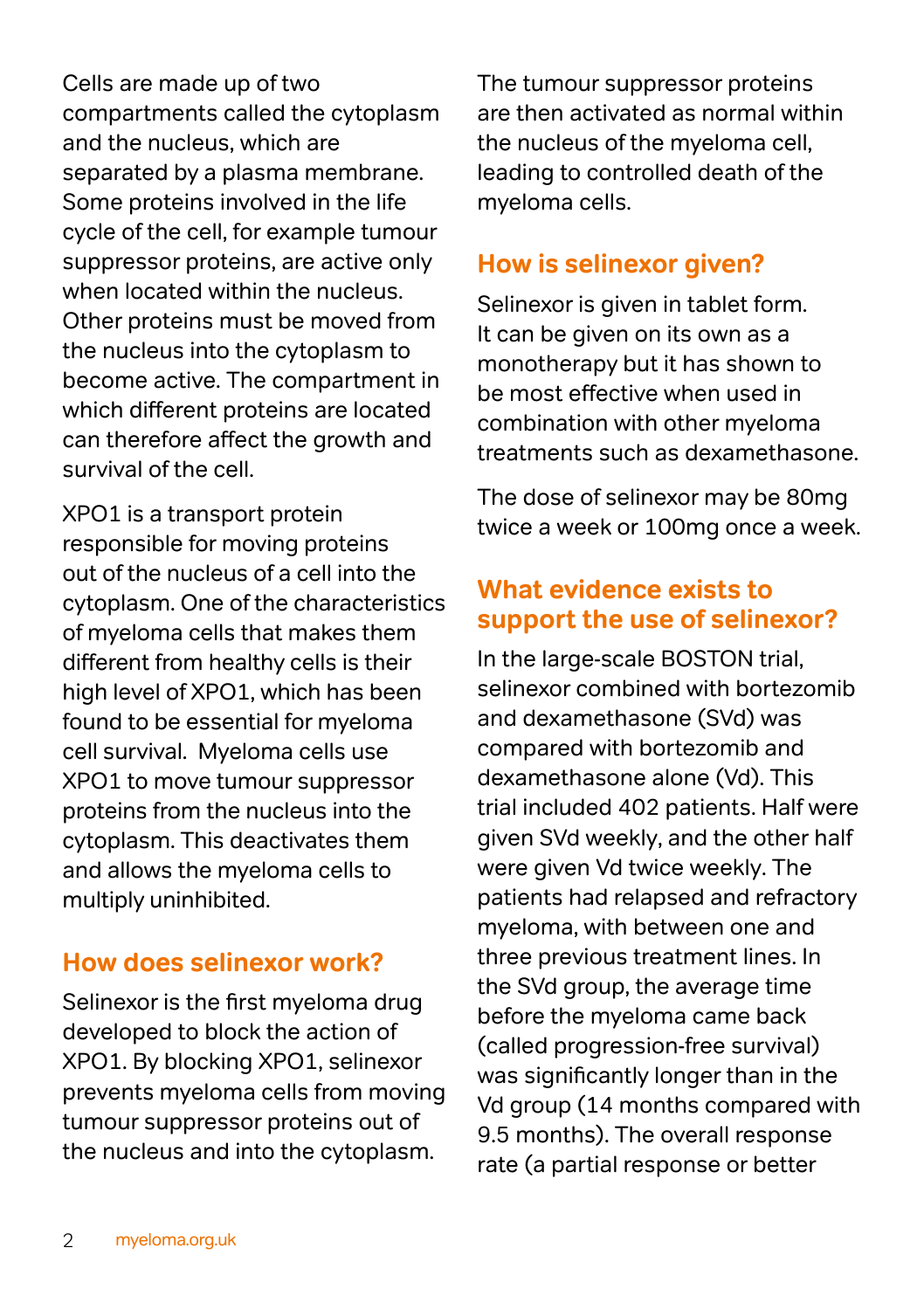to treatment) was also significantly higher in the SVd group than in the Vd group (76% of the SVd group versus 62% of the Vd group).

In the STORM trial, 123 patients were included who had triple-class refractory myeloma (not responsive to at least three previous treatment lines including one proteasome inhibitor, one immunomodulatory agent and monoclonal antibodies). The patients were given selinexor and dexamethasone twice weekly. The percentage of patients who experienced a partial response or better to treatment was 26%, with a progression-free survival median of 3.7 months and an overall survival median of 8.6 months.

These trials support the results of earlier smaller-scale trials, which indicated selinexor could be effective in patients who are relapsed and/or refractory to other treatments, and selinexor is more effective in combination with other drugs than on its own.

## **What are the possible known side effects of selinexor?**

Selinexor is a new treatment which can cause serious side effects. Side effects which have been reported so far include:

- **Thrombocytopenia (low level)** of platelets in the blood, which increases risk of bleeding)
- Anaemia (low level of red blood cells, which can cause fatigue)
- **Low level of white blood cells** which can increase risk of infections
- Reduced sodium in the blood
- Digestive effects: nausea, vomiting, diarrhoea, loss of appetite and weight loss
- **•** Fatigue
- Cataracts (developing or new)

In a number of patients in trials, side effects have been severe enough to require reduction of the drug dose or stopping treatment. Because selinexor is not yet in widespread use, new side effects may emerge which have not yet been reported.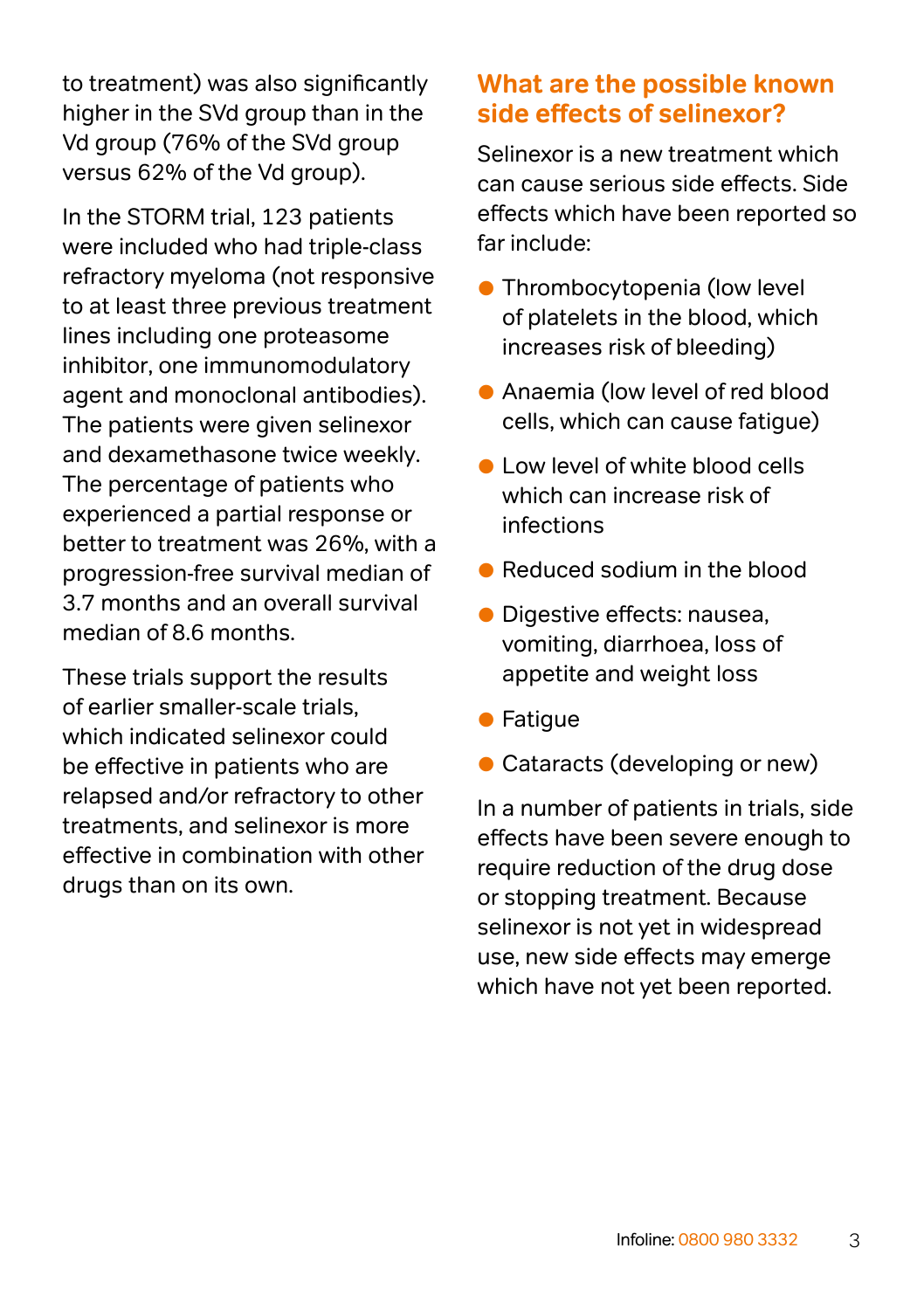## **Is selinexor currently available in any UK clinical trials?**

Most selinexor clinical trials are being done in patients who have had multiple relapses and treatments, and for whom existing treatment options are limited, rather than patients at earlier stages of their treatment pathway.

For an up-to-date list of UK clinical trials involving selinexor, visit the Myeloma Trial Finder on [myeloma.org.uk](http://myeloma.org.uk)

To be enrolled on a clinical trial, patients have to meet certain conditions known as eligibility criteria. You should speak to your doctor in the first instance if you are interested in taking part in a trial.

If you are considering taking part in a clinical trial your doctor will discuss in detail the risks and benefits for you. They will give you detailed information to enable you to make an informed decision about whether to take part.

# **Availability of selinexor in the UK**

Selinexor is not currently available for use in myeloma in the UK, and is only accessible to patients as part of a clinical trial, or as part of an expanded access programme which the manufacturer has put in place.

Before a drug can be widely used, it must first be licensed as a safe and effective treatment. This is usually done by the regulatory authorities at a European level and involves a review of evidence from large-scale clinical studies.

Selinexor has been licensed under conditional marketing authorisation by the European Medicines Agency (EMA) and by the UK's Medicine and Healthcare Products Regulatory Agency (MHRA) for use in relapsed and refractory myeloma. These licenses are for use of selinexor in combination with dexamethasone. Conditional marketing authorisation is given when initial evidence shows the benefits outweigh the risks for the treatment but more evidence is required to be reviewed. In the UK, conditional marketing authorisations are valid for one year and are reviewed and renewed each year. A drug licensed under conditional marketing authorisation can follow the UK drug appraisal process.

Normally, the licensed drug must then be approved by a UK drug appraisal body before it can be routinely prescribed by NHS doctors. The drug appraisal process differs from licensing – it looks at how effective the newly-licensed drug is compared with existing drugs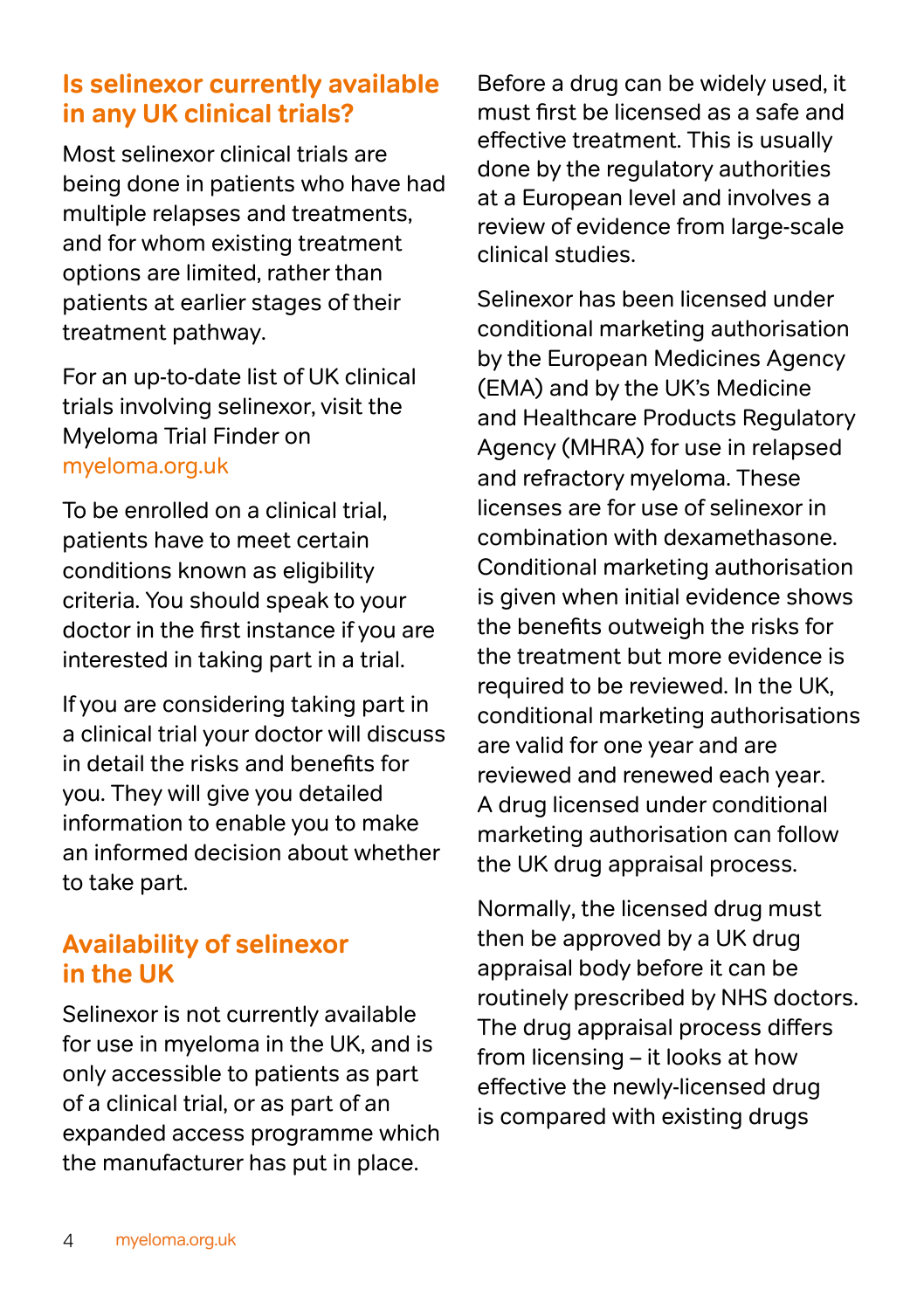already in use on the NHS, and decides whether the drug offers the NHS good value for money.

The main body responsible for carrying out drug appraisals in England and Wales is the National Institute for Health and Care Excellence (NICE). NICE recommendations are usually adopted in Northern Ireland. Scotland's drug appraisal body is the Scottish Medicines Consortium (SMC).

Selinexor has not been appraised by NICE or the SMC for use in myeloma. Therefore, it is not approved for use on the NHS in the UK.

For more information see the **[Health Technology Assessment](https://www.myeloma.org.uk/documents/health-technology-assessment/)  [\(HTA\) Infosheet](https://www.myeloma.org.uk/documents/health-technology-assessment/)** from Myeloma UK

# **Future directions**

Selinexor continues to be studied in combination with steroids and various other anti-myeloma drugs. These trials will combine to provide better information about the best way to use selinexor in myeloma.

A trial developed with Myeloma UK started in 2018. It is looking at the combination of selinexor, cyclophosphamide and prednisolone, compared

with cyclophosphamide and prednisolone alone, in patients who have relapsed after two or more previous drug treatments.

In December 2020, the US Food and Drug Administration (FDA) approved selinexor for use in combination with bortezomib and dexamethasone, in myeloma patients who have had one or more previous treatments. This approval was based on the results of the BOSTON trial. The FDA previously approved selinexor with dexamethasone in 2019, for myeloma patients after multiple relapses.

## **Key points**

- Selinexor is a new drug being investigated for the treatment of myeloma
- Selinexor is the first in a new class of drugs called SINETM compounds. It works by blocking the movement of particular proteins within cells. The aim is to use this to stop myeloma cells from multiplying out of control
- **Clinical trials with selinexor have** so far been promising, indicating selinexor in combination with other drugs is a potential treatment option in patients with relapsed and refractory myeloma. Trials are continuing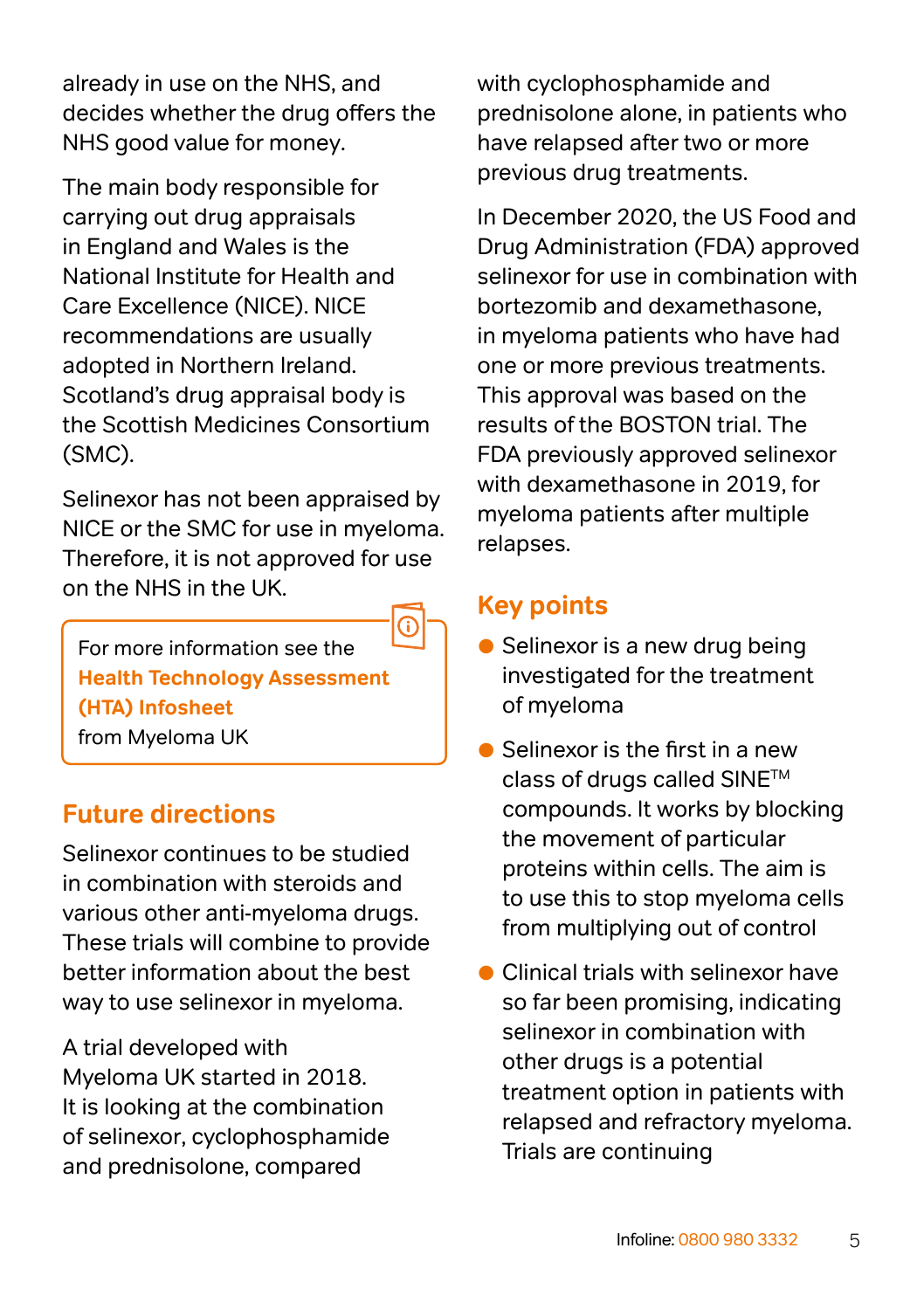to provide further information about selinexor's effectiveness and side effects, and to compare it with existing myeloma treatments

- Selinexor can cause serious side effects, which have so far included effects on blood cell counts, digestive effects, and fatigue
- Selinexor is not yet widely available in the UK, because it has not been approved for use in myeloma. However, patients may be treated with it as part of a clinical trial or an expanded access programme

## **About this Infosheet**

The information in this Infosheet is not meant to replace the advice of your medical team. They are the people to ask if you have questions about your individual situation.

For a list of references used to develop our resources, visit [myeloma.org.uk/references](http://myeloma.org.uk/references) 

We value your feedback about our patient information. For a short online survey go to [myeloma.org.uk/pifeedback](http://myeloma.org.uk/pifeedback)  or email comments to patientinfo[@myeloma.org.uk](mailto:patientinfo%40myeloma.org.uk%0D?subject=)

## **Other information available from Myeloma UK**

Myeloma UK has a range of publications available covering all aspects of myeloma, its treatment and management. Download or order them from [myeloma.org.uk/publications](http://myeloma.org.uk/publications)

To talk to one of our Myeloma Information Specialists about any aspect of myeloma, call our Myeloma Infoline on [0800 980 3332](tel:08009803332) or [1800 937 773](tel:1800937773) from Ireland.

The Infoline is open from Monday to Friday, 9am to 5pm and is free to phone from anywhere in the UK and Ireland.

Information and support about myeloma is also available around the clock at [myeloma.org.uk](http://www.myeloma.org.uk/)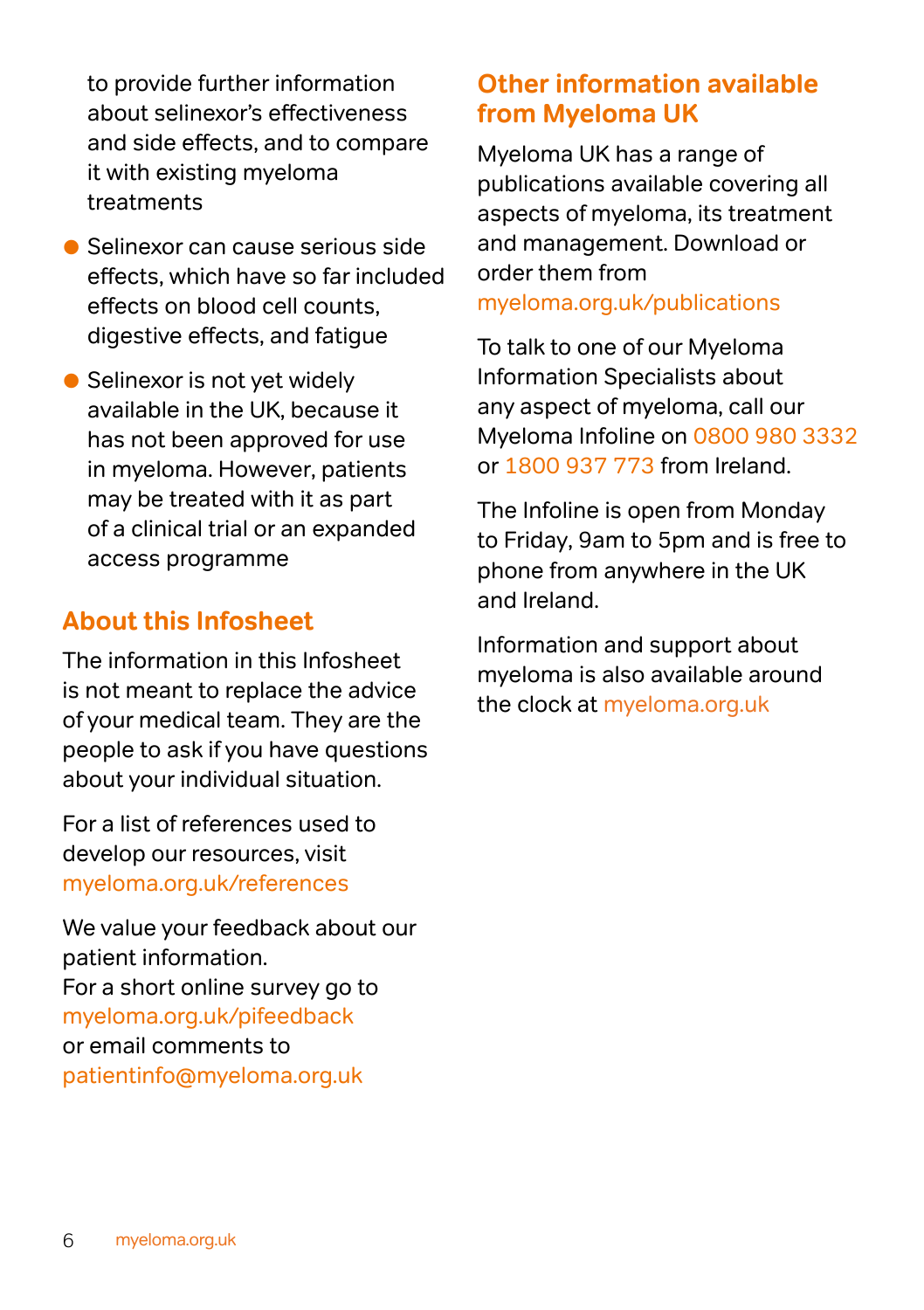# **Notes**